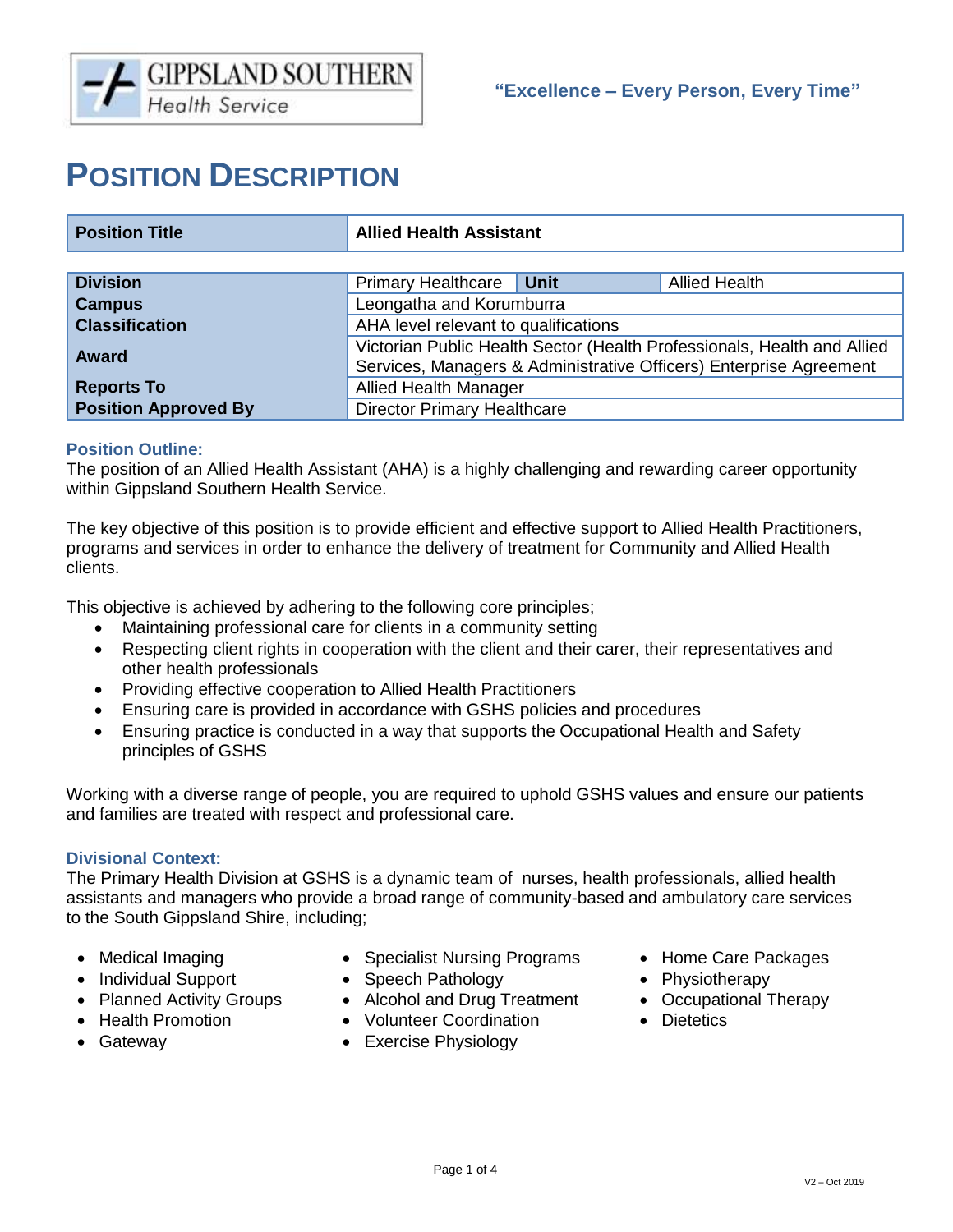# **Health Service Context:**

GSHS is a major provider of healthcare in the South Gippsland Shire. GSHS offers a broad range of services that meet the needs of a diverse and sparsely populated area with many small rural communities. With two main acute facilities based at Leongatha and Korumburra, GSHS offers a broad range of specialist, general, acute, subacute, ambulatory, residential aged care and community services.

Although GSHS is made up of a number of sites, they all operate as part of the one organisation and therefore the service profile is informed by the geographical nature of the diverse communities as well as the strategic imperatives of the Department of Health & Human Services.

# **Vision, Mission and Values:**

The Values are detailed in GSHS' Employee Charter and form part of your terms and conditions of Employment as does the Code of Conduct for Victorian Public Sector Employees. GSHS expects all employees to behave in accordance with these requirements at all times whilst employed by the organisation.

**Vision Mission** 

*Excellence in Healthcare Building a Healthier Community Together*

| <b>Gippsland Southern Health Service - Values and Behaviours</b> |                                             |                                            |  |  |  |
|------------------------------------------------------------------|---------------------------------------------|--------------------------------------------|--|--|--|
| <b>Value</b>                                                     | <b>Above the Line Behaviour</b>             | <b>Below the Line Behaviour</b>            |  |  |  |
| Excellence                                                       | Continuous Improvement<br>$\bullet$         | Unwilling to Improve<br>$\bullet$          |  |  |  |
|                                                                  | <b>Evidence Based Practise</b><br>$\bullet$ | Lack of Innovation<br>$\bullet$            |  |  |  |
|                                                                  | <b>Consistency of Practice</b><br>$\bullet$ | Non-Adherence<br>$\bullet$                 |  |  |  |
|                                                                  | <b>Innovative Practice</b><br>$\bullet$     | Inconsistency                              |  |  |  |
|                                                                  | <b>High Standards</b><br>٠                  | Acceptance                                 |  |  |  |
| Individuality                                                    | <b>Be Tolerant</b><br>$\bullet$             | Lack of Respect<br>$\bullet$               |  |  |  |
|                                                                  | <b>Acknowledge Rights</b><br>$\bullet$      | Discriminating<br>$\bullet$                |  |  |  |
|                                                                  | Personalise<br>$\bullet$                    | Being Inconsiderate                        |  |  |  |
|                                                                  | <b>Support Individuals</b><br>$\bullet$     | Being Judgemental                          |  |  |  |
|                                                                  | <b>Practice Self Care</b><br>$\bullet$      | <b>Being Dismissive</b><br>$\bullet$       |  |  |  |
| Collaboration                                                    | <b>Value Teamwork</b><br>$\bullet$          | Poor Communication<br>$\bullet$            |  |  |  |
|                                                                  | <b>Involve Others</b><br>$\bullet$          | <b>Criticising Others</b><br>$\bullet$     |  |  |  |
|                                                                  | <b>Actively Listen</b><br>$\bullet$         | <b>Being Negative</b><br>$\bullet$         |  |  |  |
|                                                                  | <b>Ask and Offer Solutions</b><br>$\bullet$ | Not Open<br>$\bullet$                      |  |  |  |
|                                                                  | <b>Support Decisions and Change</b><br>٠    | Withholding Information<br>$\bullet$       |  |  |  |
| Accountability                                                   | <b>Take Responsibility</b><br>$\bullet$     | <b>Blaming Others</b><br>$\bullet$         |  |  |  |
|                                                                  | <b>Set Clear Expectations</b><br>$\bullet$  | <b>Unethical Behaviour</b><br>$\bullet$    |  |  |  |
|                                                                  | Manage Performance<br>$\bullet$             | Underperforming<br>$\bullet$               |  |  |  |
|                                                                  | <b>Results Focused</b>                      | Unreliable<br>$\bullet$                    |  |  |  |
|                                                                  | <b>Ethically Bound</b><br>٠                 | <b>Shirking Responsibility</b>             |  |  |  |
| Respect                                                          | <b>Respect People</b><br>$\bullet$          | <b>Being Rude</b><br>$\bullet$             |  |  |  |
|                                                                  | <b>Respect Privacy</b><br>$\bullet$         | <b>Being Negative</b>                      |  |  |  |
|                                                                  | <b>Respect Property</b><br>$\bullet$        | <b>Being Disrespectful</b>                 |  |  |  |
|                                                                  | <b>Respect Views</b><br>$\bullet$           | Being unhelpful<br>$\bullet$               |  |  |  |
|                                                                  | Be courteous<br>$\bullet$                   | <b>Disrespecting Property</b><br>$\bullet$ |  |  |  |
| Empowerment                                                      | Take Initiative<br>$\bullet$                | Authoritarian<br>$\bullet$                 |  |  |  |
|                                                                  | <b>Actively Participate</b><br>$\bullet$    | <b>Discrimination</b><br>$\bullet$         |  |  |  |
|                                                                  | <b>Ask Questions</b>                        | <b>Blaming Others</b>                      |  |  |  |
|                                                                  | <b>Clarify Expectations</b>                 | Not Sharing                                |  |  |  |
|                                                                  | <b>Empower Others</b><br>٠                  | <b>Stifling Development</b>                |  |  |  |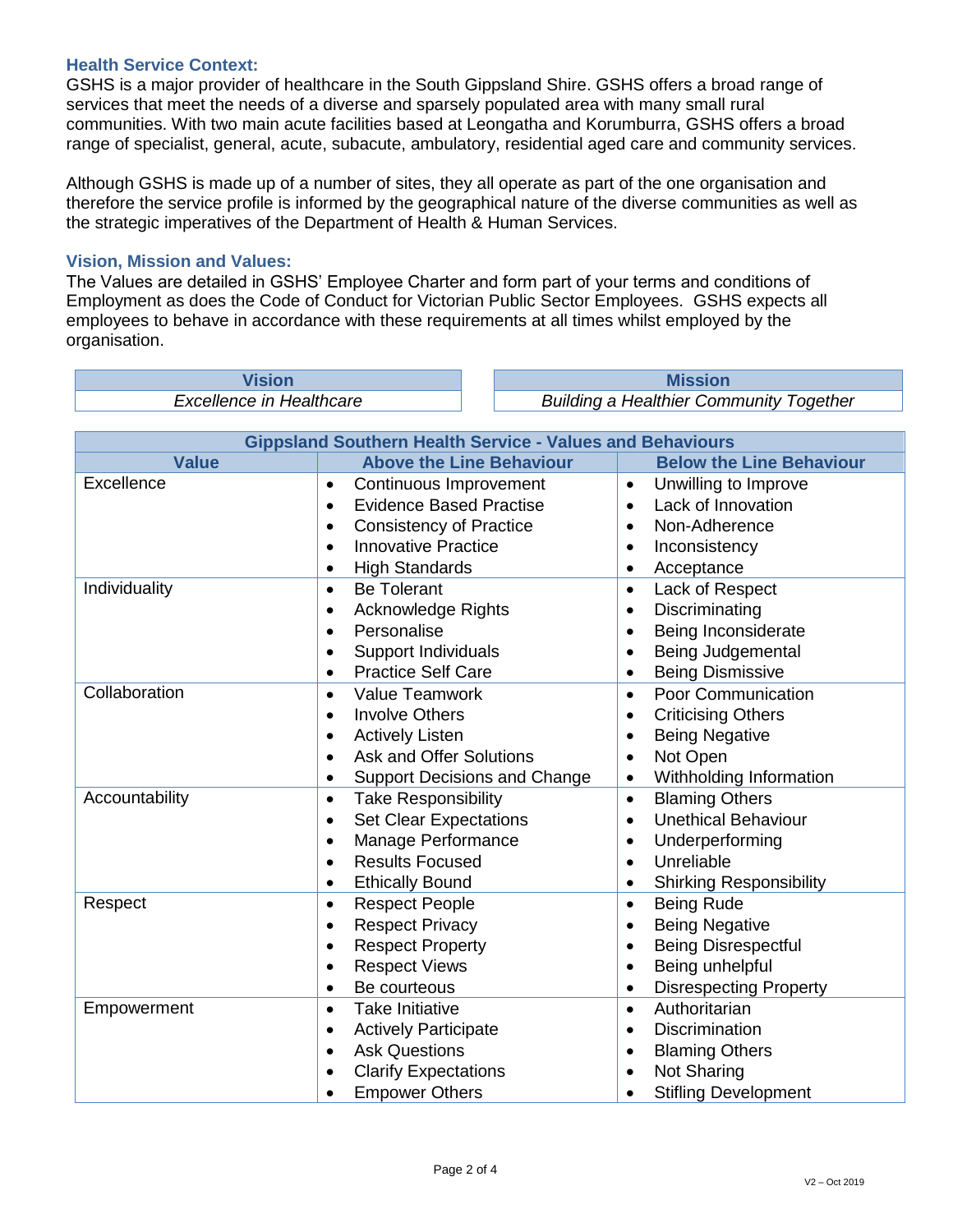# **Key Responsibilities**

- Assisting clients to access information needed to support informed decision-making and informed choices in relation to their care/service.
- Being aware of the diverse needs of all clients, and understanding the importance of diversity in health care.
- Being aware of advocacy principles and how they relate to clients.
- Undertaking personal care duties as required in a respectful and confidential manner.
- Recognising and maintaining professional boundaries of the AHA client relationship.
- Assisting the client to identify, documenting and supporting their personal goals for their physical, mental and emotional well-being.
- Reviewing goals as per the agreed review dates.
- Identifying additional services which the client may require and helping to refer them.
- Undertaking any reasonable task that is requested of you by practitioners / Allied Health Manager.
- Ensuring that all clients have a SCTT (Service Coordination Tool Template) completed every twelve months (min), including ;
	- **Consumer Information,**
	- **Functional Assessment Summary,**
	- **Summary and Referral information,**
	- **Profile : Living and Caring Arrangements,**
	- Consent to Share Information
	- Other sections as deemed necessary
- Completing SCTTs for new clients, reviewing and completing for existing clients.
- Adding new clients to client management software and ensuring changes to client details are updated.
- Documenting all attendances within Community Based File (CBF) case notes, highlighting any issues, accomplishments and other items of note.
- Ensuring that all documentation conforms to established professional, organisational and legal standards including those governing the use of abbreviations.
- Ensuring accessibility of client records through timely completion and return to the record system.
- Ensures all equipment is tracked appropriately during loan out, return, cleaning and storage process.

# **Key Selection Criteria:**

# **Mandatory**

- Good Interpersonal and Communication skills;
- Organisational and problem solving skills; Time management skills
- Current Police Check and Working With Children Check
- Current First Aid Level 2 Certificate
- Valid Driver's Licence
- Good Computer and Literacy Skills
- A good understanding and awareness of the Active Service Model and Diversity

# **Desirable**

Certificate 3 or 4 in Allied Health Assistant

# **OH&S**

Each employee has the right to a safe working environment and they should advise their supervisor of any risk or condition likely to result in accident or injury. Each employee has the responsibility to take reasonable care of their own health and safety, to comply with GSHS OH&S policies and procedures and to participate in appropriate safety education and evaluation activities.

#### **Policies & Procedures**

It is everybody's responsibility to access and have knowledge of the relevant policies and procedures that relate to their employment. All GSHS policies and procedures can be accessed on the intranet site.